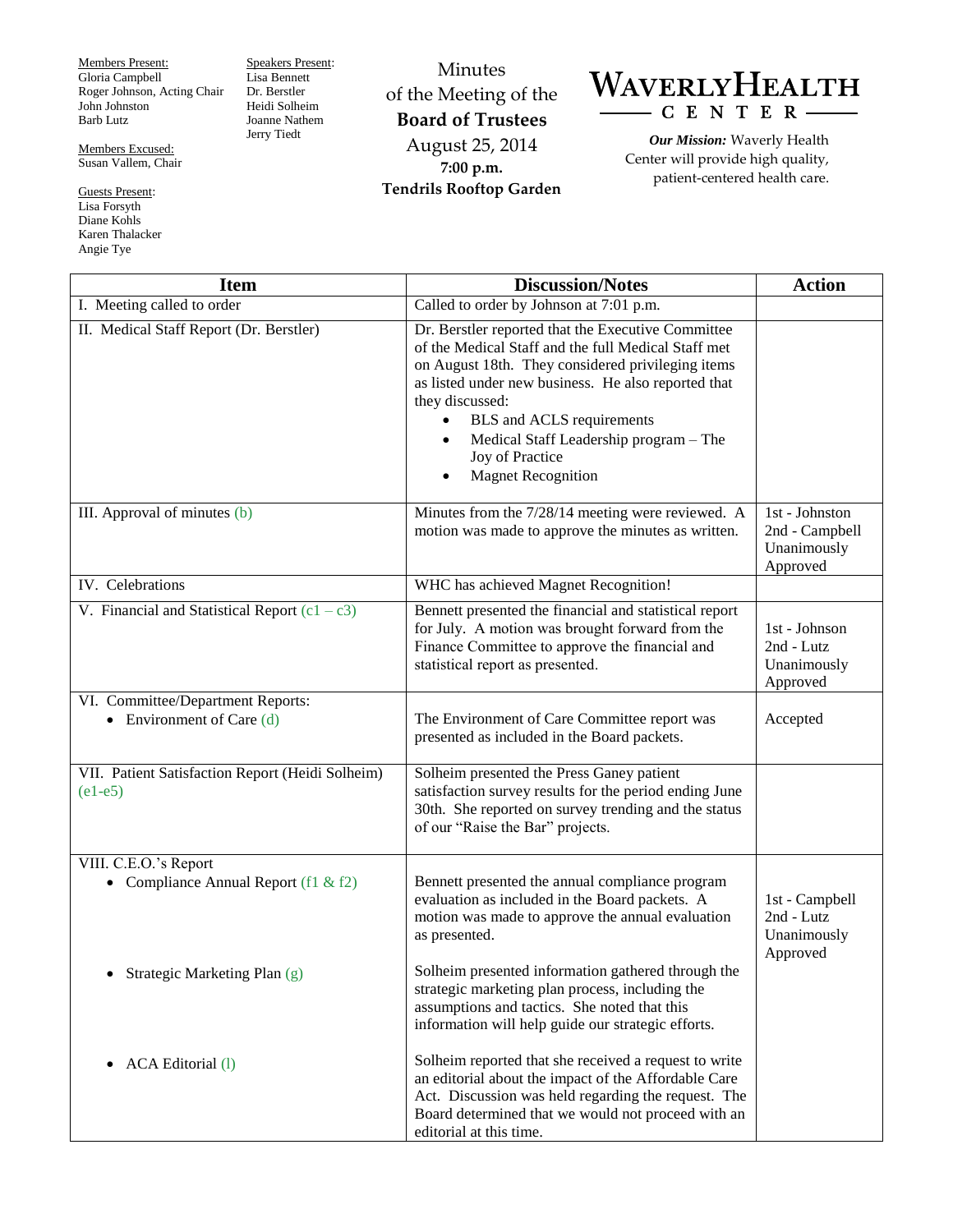| IX. Old Business                                                                                                                                                                                                                                                                                                                                                 | None.                                                                                                                                                                                                                                                                                                                                                        |                                                                     |
|------------------------------------------------------------------------------------------------------------------------------------------------------------------------------------------------------------------------------------------------------------------------------------------------------------------------------------------------------------------|--------------------------------------------------------------------------------------------------------------------------------------------------------------------------------------------------------------------------------------------------------------------------------------------------------------------------------------------------------------|---------------------------------------------------------------------|
| X. New Business<br>• MSDS Online Agreement - EH&S<br>Compliance Solution (h)                                                                                                                                                                                                                                                                                     | Bennett presented a 3 year agreement with EH& S<br>Compliance Solution for an MSDS/Chemical<br>Management solution. A motion was made to<br>approve the agreement as presented at a cost of<br>\$2,159 annually.                                                                                                                                             | 1st - Campbell<br>2nd - Lutz<br>Unanimously                         |
| <b>Request for Privileges:</b><br>Tamer Ghosheh, MD -Consulting,<br>Radiology, RCI<br>$\blacksquare$ Jarrod Yates, MD – Consulting,<br>Radiology, RCI<br>• Joshua McDonald, MD - Consulting,<br>Radiology, RCI                                                                                                                                                   | Privileging items were presented as individually<br>listed at left. All files have been reviewed by the<br>Executive Committee of the Medical Staff. The<br>Executive Committee recommends approval. A<br>motion was made to approve all privileging items as<br>individually considered and recommended by the<br>Executive Committee of the Medical Staff. | Approved<br>1st - Johnston<br>2nd - Lutz<br>Unanimously<br>Approved |
| • Provisional Appointment to Medical Staff:<br>Amber Crawford, DO - Active, General<br>Surgery, WHC<br>$\blacksquare$ Christopher Adams, MD – Courtesy,<br>Urology, Mason City Clinic<br>• Lisa Maher, ARNP - Courtesy,<br>Cardiology, CVMS<br>• Abbie Schrader, ARNP - Courtesy,<br>Cardiology, CVMS                                                            |                                                                                                                                                                                                                                                                                                                                                              |                                                                     |
| Change in Status:<br>$\bullet$<br>• Allyson Landphair, ARNP - Courtesy,<br>Cardio-Thoracic Vascular Services,<br>NICTSC PC (Provisional to Regular<br>Status)<br>Kayla Emter, DPM - Courtesy, Podiatry<br>Resident, WFHC (Temporary to<br>Provisional Status)<br>Travis Tidwell, DPM - Courtesy,<br>Podiatry Resident, WFHC (Temporary<br>to Provisional Status) |                                                                                                                                                                                                                                                                                                                                                              |                                                                     |
| Change in Medical Staff Category:<br>Dean Hutchison, CRNA - Anesthesia,<br>WHC (Active to Courtesy)                                                                                                                                                                                                                                                              |                                                                                                                                                                                                                                                                                                                                                              |                                                                     |
| New/Revised Policies & Procedures:<br>$\bullet$<br>• Psychosocial Assessment (i)<br>• Provider Handoff Communication (j)                                                                                                                                                                                                                                         | The new and revised policies listed at left were<br>presented for review as included in the Board<br>packets. The new and revised policies have been<br>reviewed by the Executive Committee of the Medical<br>Staff and are recommended for approval. A motion<br>was made to approve the new and revised policies as<br>written.                            | 1st - Johnston<br>2nd - Campbell<br>Unanimously                     |
| <b>Finance Committee</b><br>$\bullet$                                                                                                                                                                                                                                                                                                                            | Bennett reported that the Finance Committee met<br>immediately prior to this meeting.                                                                                                                                                                                                                                                                        | Approved                                                            |
| Capital Purchase FYI's:<br>o Bariatric Stretcher - \$5,442<br>Cisco Catalyst Port Switch - \$7,463<br>$\mathbf{O}$<br>o Riverbed: Stingray Traffic Manager -<br>\$8,118<br>Upgrade for Zeta Fax Server - \$8,729<br>$\mathbf{o}$<br>Precor Industrial Treadmill - \$6,275<br>$\mathbf{O}$                                                                        | Bennett noted the capital purchases made as listed at<br>left that were below the Board approval threshold.                                                                                                                                                                                                                                                  |                                                                     |